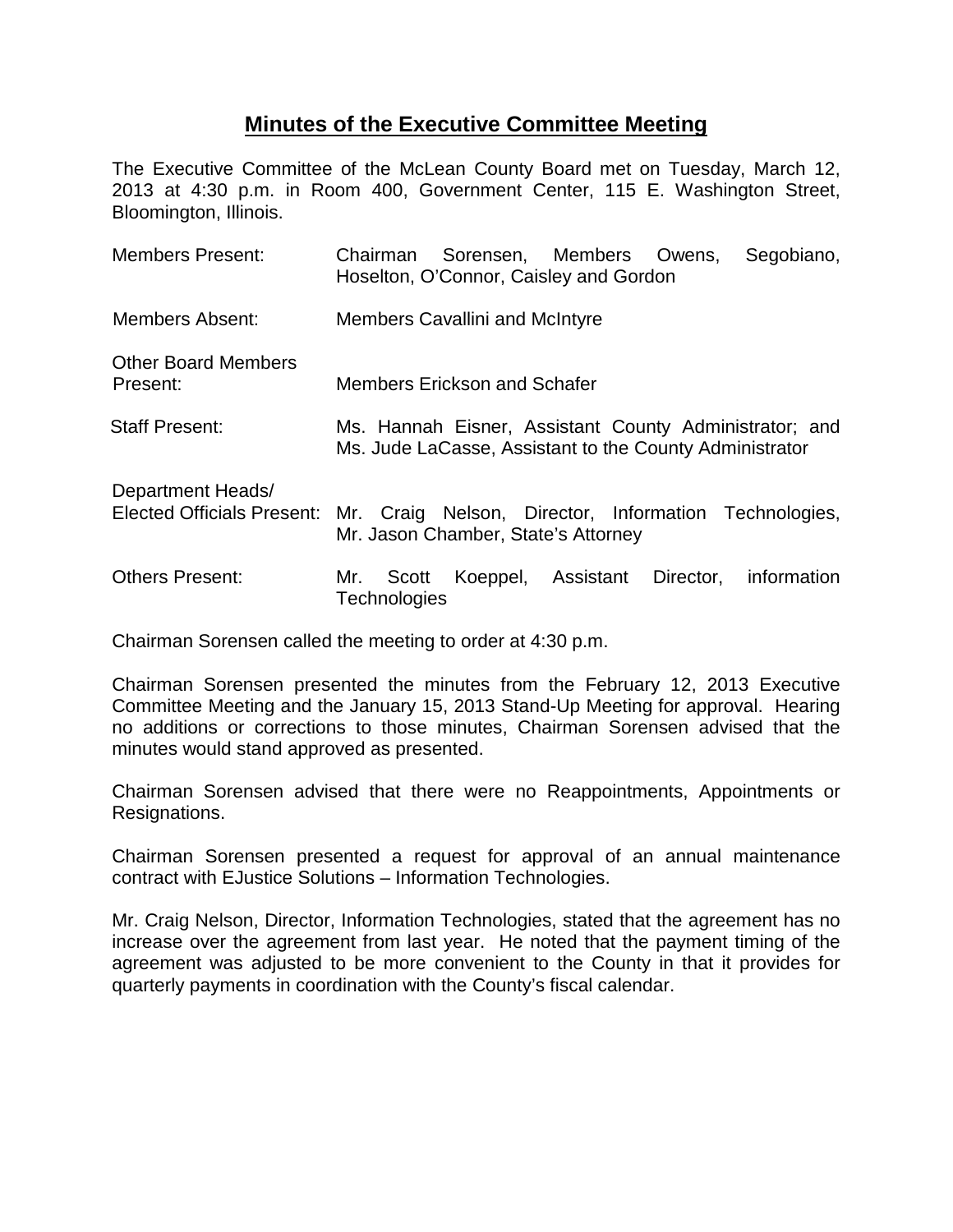Minutes of the Executive Committee March 12, 2013 Page Two

> Motion by Segobiano/Owens to Recommend Approval of an Annual Maintenance Contract with EJustice Solutions – Information Technologies. Motion carried.

Chairman Sorensen asked if there were any questions or comments. Hearing none, he thanked Mr. Nelson.

Chairman Sorensen presented a request for approval of an Emergency Appropriation Ordinance Amending the McLean County Fiscal Year 2012 Combined Annual Appropriation and Budget Ordinance – County Administrator's Office. He explained that this is a yearly "housekeeping" item.

> Motion by Segobiano/Caisley to Recommend Approval of an Emergency Appropriation Ordinance Amending the McLean County Fiscal year 2012 Combined Annual Appropriation and Budget Ordinance – County Administrator's Office. Motion carried.

Chairman Sorensen presented a request for approval of a Resolution to amend the Rules of the County Board of McLean County to consider remote attendance.

> Motion by Gordon/Hoselton to Recommend Approval of a Resolution to Amend the Rules of the County Board of McLean County to Consider Remote Attendance.

Mr. Segobiano made a substitute motion that this be referred back to the Rules Subcommittee for further study. Mr. Segobiano stated that he spoke with the Chairman of the Board in Peoria County where they have this procedure and he indicated that this remote attendance has proved to be difficult. Mr. Segobiano added that Peoria does not allow remote attendance during regular Board meetings, only at committee meetings. He indicated that he believes the item needs some revision before it goes before the full Board. Mr. Segobiano had a question about section 5.21-6 (c) particularly. He believes that Board members should provide their concerns or recommendations, in writing, to the Rules Subcommittee.

> Motion by Segobiano/Owens to refer the request for a Resolution to Amend the Rules of the County Board of McLean County to Consider Remote Attendance back to the Rules Subcommittee for further discussion.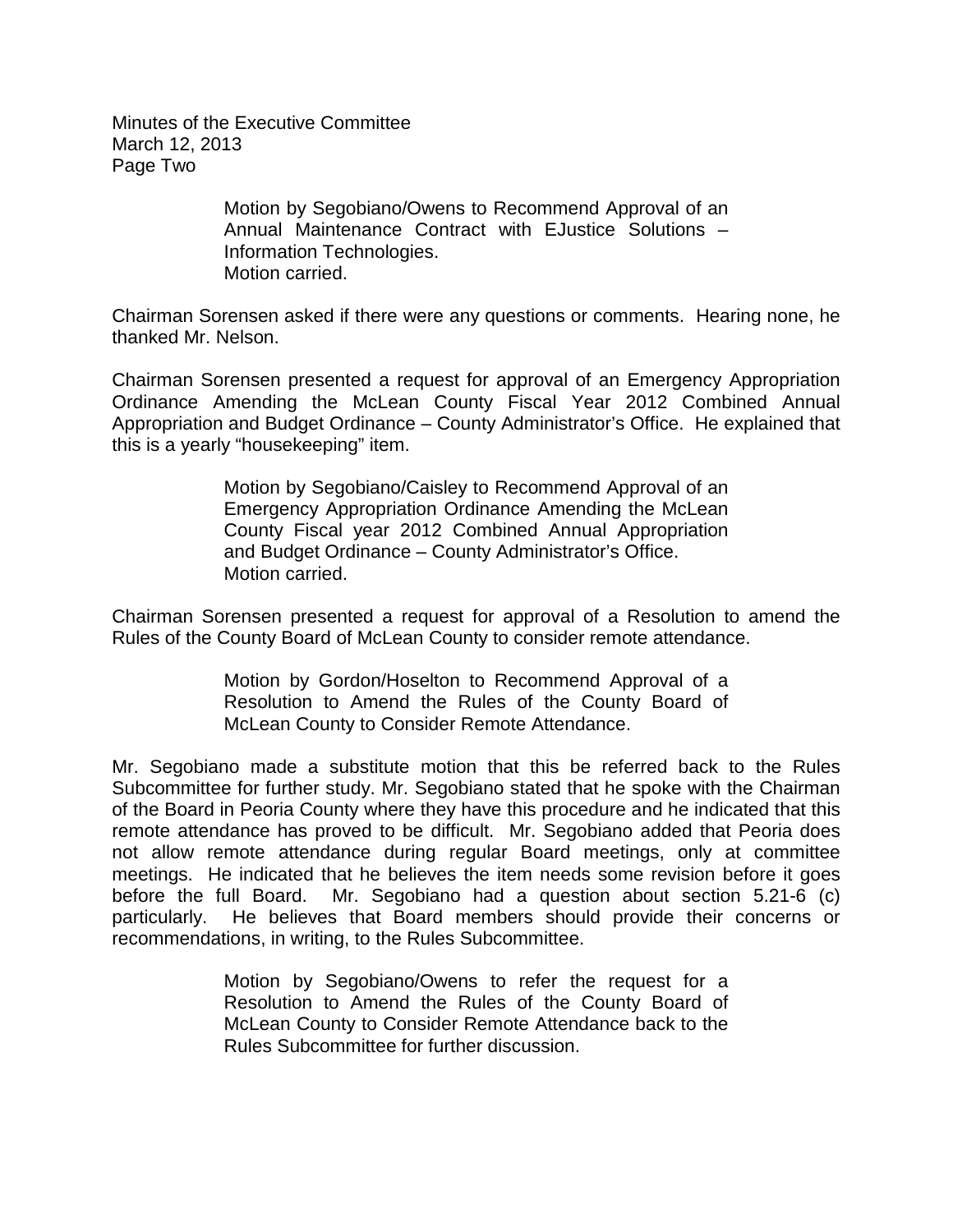Minutes of the Executive Committee March 12, 2013 Page Three

Mr. Owens echoed Mr. Segobiano's comments on the issue. He added that other counties besides Peoria, and outside of the State of Illinois, have indicated that while it seemed like a good idea when it was passed, remote attendance has proven to be more difficult than expected, citing too much interference and background noise.

Mr. Owens reminded the Committee that a few years ago a member asked the Board to consider remote attendance. After much discussion at the Rules Subcommittee, the item was forwarded to the Executive Committee where it was voted down.

Mr. Owens advised that there were only three of the five members of the Rules Subcommittee at the last meeting and he would like the full committee to have an opportunity to vote on the issue. He indicated that he would also like Board members to have an opportunity to share their input on remote attendance.

Mr. Gordon stated that the reason he voted to forward this issue to the Executive Committee is because there was not a full committee present at the last Rules Subcommittee meeting. He noted that he has some concerns about the issue, but wanted the full Executive Committee to have a chance to look at it. Mr. Gordon recommended that all members of the Board should be encouraged to contact the Rules Subcommittee Chairman with their input.

Ms. O'Connor asked if it would be possible to consider a trial run for three or four months to determine if remote attendance is feasible. Chairman Sorensen replied that it could be approved as a temporary rule of the Board to end on a day certain.

Mr. Erickson noted that he is a member of the Rules Subcommittee where this issue was fully debated. He indicated that there was a discussion about whether remote attendance could be done at the full Board or just Committee meetings. Mr. Erickson stated that there are issues being raised that aren't really relevant to the recommendation of the Rules Subcommittee. He noted that as the issue was discussed originally, if you were elected to this County Board you automatically had a right to vote through remote attendance at a Subcommittee, a Committee or the full Board if you met the criteria for remote attendance. At the second meeting, the rule was changed based on the advice of Mr. Wasson who stated it was his opinion and the opinion of the Civil State's Attorney that there had to be some voting requirement in the rule. Mr. Erickson indicated that, as it was debated at the meeting, a concern was raised that if a vote was required it could be used for partisan purposes, which he would not want. He indicated that the rule was then changed to say that a motion must be made, seconded and have a 2/3rds vote of that body to disallow that member their privilege if it was felt that the privilege was being abused.

Mr. Erickson advised that the rule provides only three reasons to consider remote attendance, namely: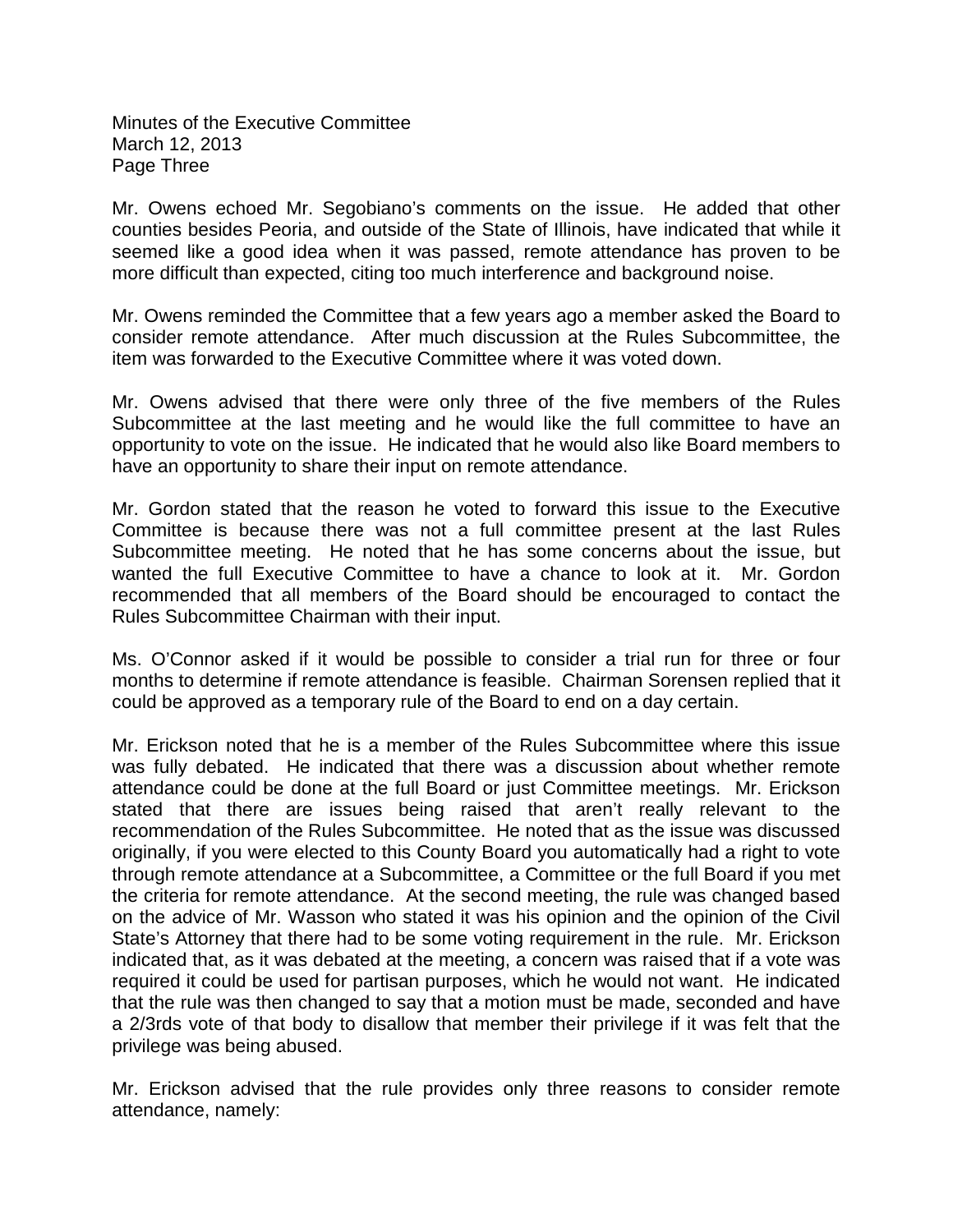Minutes of the Executive Committee March 12, 2013 Page Four

- 1. Because of personal illness or disability;
- 2. Because of the business of the McLean County Board; and
- 3. Because of a family or other emergency.

Mr. Erickson stated that the issue was debated for two hours at the first Rules Subcommittee meeting and again at a second meeting where the rule was tightened significantly. Mr. Erickson indicated that he does not understand returning it back to Committee and believes it should be forwarded to the full Board.

Mr. Gordon agreed that the issue was discussed at great length at the Rules Subcommittee, but he would also agree that Board members should have an opportunity to share their opinions with the Rules Subcommittee.

Mr. Gordon noted that the member requesting remote attendance must provide a 24 hour notice to the Administrator's Office, if possible.

Mr. Segobiano called for the question. Chairman Sorensen asked if there were any objections. Mr. Caisley objected.

Ms. Schafer expressed her opinion that if you are elected, appointed or volunteer for a board, you are expected to be there. She added that there are, understandably, times when you may not be able to attend a meeting, but she has concerns regarding remote attendance.

Ms. Schafer asked why remote attendance isn't seen at higher levels of government if it is such a great idea, such as state government and federal government. She referred to Senator Kirk and Representative Giffords from Arizona, both of whom were unable to attend meetings due to illness or an event. She noted that these individuals were unable to vote remotely. Ms. Schafer added that, yesterday, the City of Bloomington decided to postpone a meeting rather than rely on remote attendance for Council Members who were on the One Voice trip to Washington, D.C. She reiterated that she has numerous concerns on the issue.

Mr. Caisley stated that he spends the month of August on the beach in Michigan and he would find it very convenient to be able to attend meetings remotely to cast his vote. He believes the rule doesn't go far enough and should include remote attendance for any occasion.

Mr. Erickson reiterated that the way the rule is written, certain criteria must be followed before remote attendance can take place. He added that the rule was changed to provide the Committee or the County Board members the ability to deny attendance if they feel the privilege has been abused.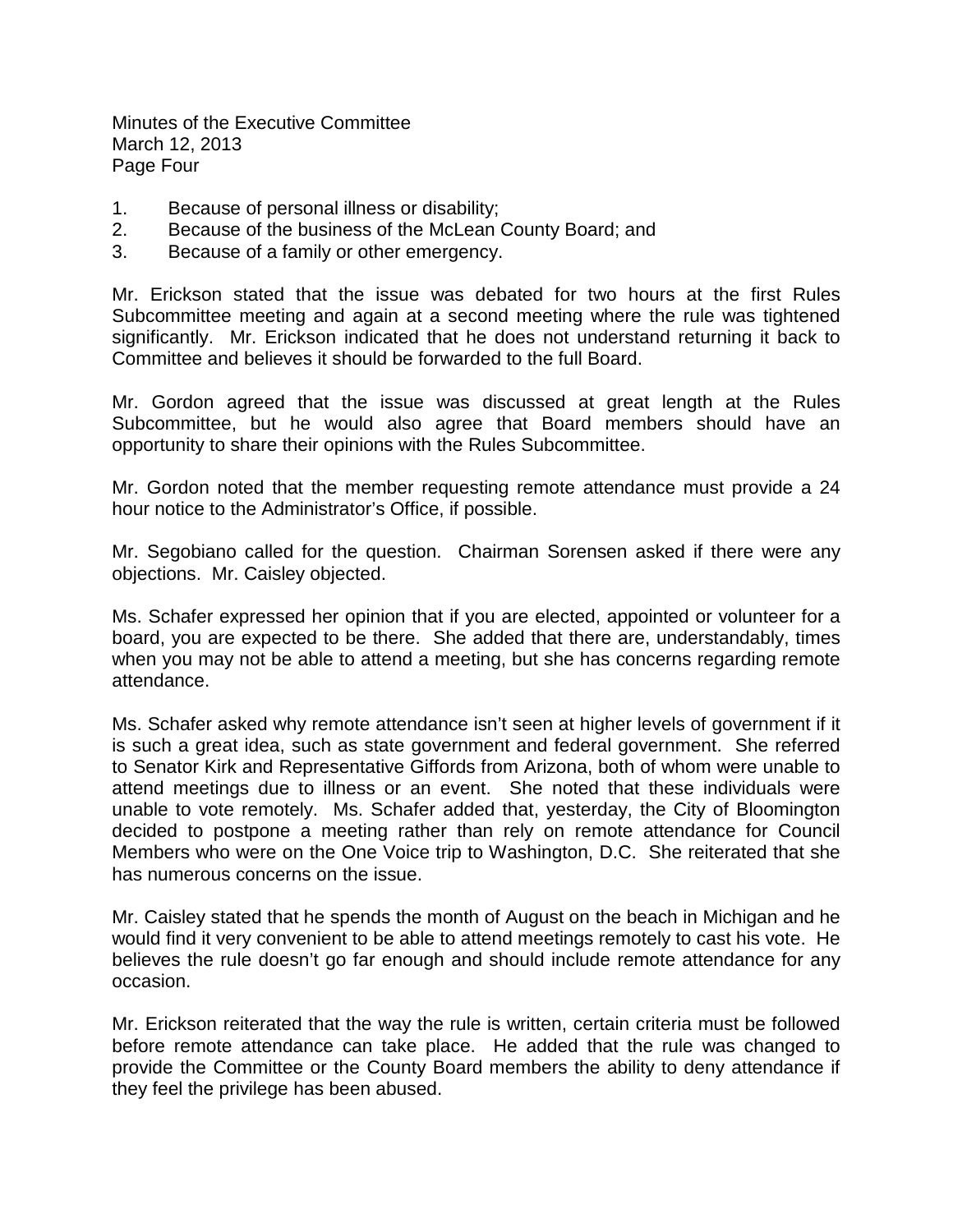Minutes of the Executive Committee March 12, 2013 Page Five

Mr. Erickson spoke to the concern that the communication link might be degraded or have noise interference, noting that the rule states that if the remote communication link is broken or significantly degraded, the communication can be cut off. He added that this was put into the rule at the request of Chairman Sorensen because he was concerned it would be difficult to maintain decorum with this type of remote attendance.

Chairman Sorensen pointed out that the current *County Board Rules* restrict speaking on a topic to three minutes per member and members are allowed to speak only one time. He advised that he believes that it is in the Board's best interest to allow more active debate. Mr. Sorensen noted that he allows members to speak longer than three minutes and speak more than one time. He is concerned that members participating via electronic medium will cause a Chairman to ratchet in tighter on those types of rules, and may have the impact of stifling active discussion by the Board members. Mr. Sorensen is concerned with 19 members of the Board being "held hostage" by a speaker phone by someone who will not stop talking. He added that, due to the Illinois Open Meetings Act, you cannot mute someone on the phone.

Mr. Owens called for the question on Mr. Segobiano's motion. Chairman Sorensen asked if there were any objections to calling for the question on Mr. Segobiano's substitute motion. Hearing none, Chairman Sorensen called for a vote on the motion. A roll call vote was requested. Chairman Sorensen stated that a yes vote refers this back to the Rules Subcommittee with a request to all Board members to provide feedback to the Rules Subcommittee on this potential Rules change. A no vote returns this to the main motion.

| Caisley:   | No  |
|------------|-----|
| O'Connor:  | No  |
| Owens:     | Yes |
| Hoselton:  | Yes |
| Gordon:    | No  |
| Segobiano: | Yes |
| Sorensen:  | Yes |

Motion carried 4 to 3.

Mr. Stan Hoselton, Chairman, Transportation Committee advised that the Transportation Committee brings no items for action to the Executive Committee. He pointed out that there are several items to be presented to the Board that were thoroughly discussed and approved at the Transportation Committee.

Chairman Sorensen asked if there were any questions or comments. Hearing none, he thanked Mr. Hoselton.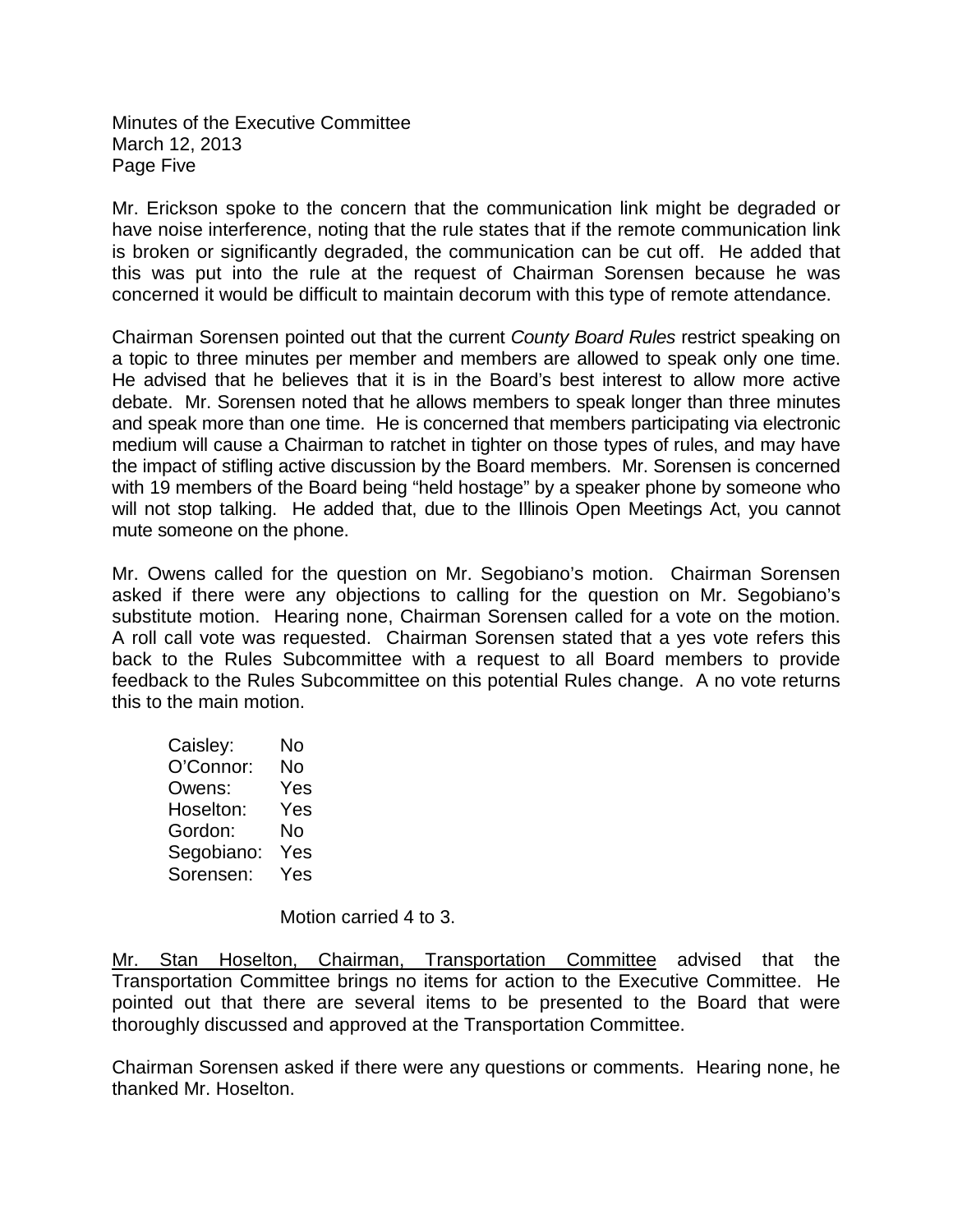Minutes of the Executive Committee March 12, 2013 Page Six

Mr. Paul Segobiano, Chairman, Property Committee, advised that the Property Committee brings no items for action to the Executive Committee.

Chairman Sorensen asked if there were any questions or comments. Hearing none, he thanked Mr. Segobiano.

Mr. Ben Owens, Chairman, Finance Committee, presented a request for approval of an Ordinance of the McLean County Board Amending the 2013 Combined Appropriation and Budget Ordinance for Fund 0107 – AIDS/Communicable Disease Control Fund.

> Motion by Owens/Segobiano to Recommend Approval of an Ordinance of the McLean County Board Amending the 2013 Combined Appropriation and Budget Ordinance for Fund 0107 – AIDS/ Communicable Disease Control Fund. Motion carried.

Mr. Owens presented a request for approval of an Ordinance of the McLean County Board Amending the 2013 Combined Appropriation and Budget Ordinance for Fund 0106 – Family Case Management Fund.

Mr. Hoselton asked if these funds are coming out of any unappropriated funds. Ms. Eisner replied that most of these Budget Ordinances reflect state fiscal year grants that come in mid-year. She added that these funds do not come from unappropriated funds.

> Motion by Owens/Segobiano to Recommend Approval of an Ordinance of the McLean County Board Amending the 2013 Combined Appropriation and Budget Ordinance for Fund 0106 – Family Case Management Fund. Motion carried.

Mr. Owens presented a request for approval of an Ordinance of the McLean County Board amending the 2012 Combined Annual Budget and Appropriation Ordinance (Reappropriation of outstanding unliquidated encumbrances at the close of 2012).

> Motion by Owens/Gordon to Recommend Approval of an Ordinance of the McLean County Board Amending the 2012 Combined Annual Budget and Appropriation Ordinance (Reappropriation of Outstanding Unliquidated Encumbrances at the close of 2012). Motion carried.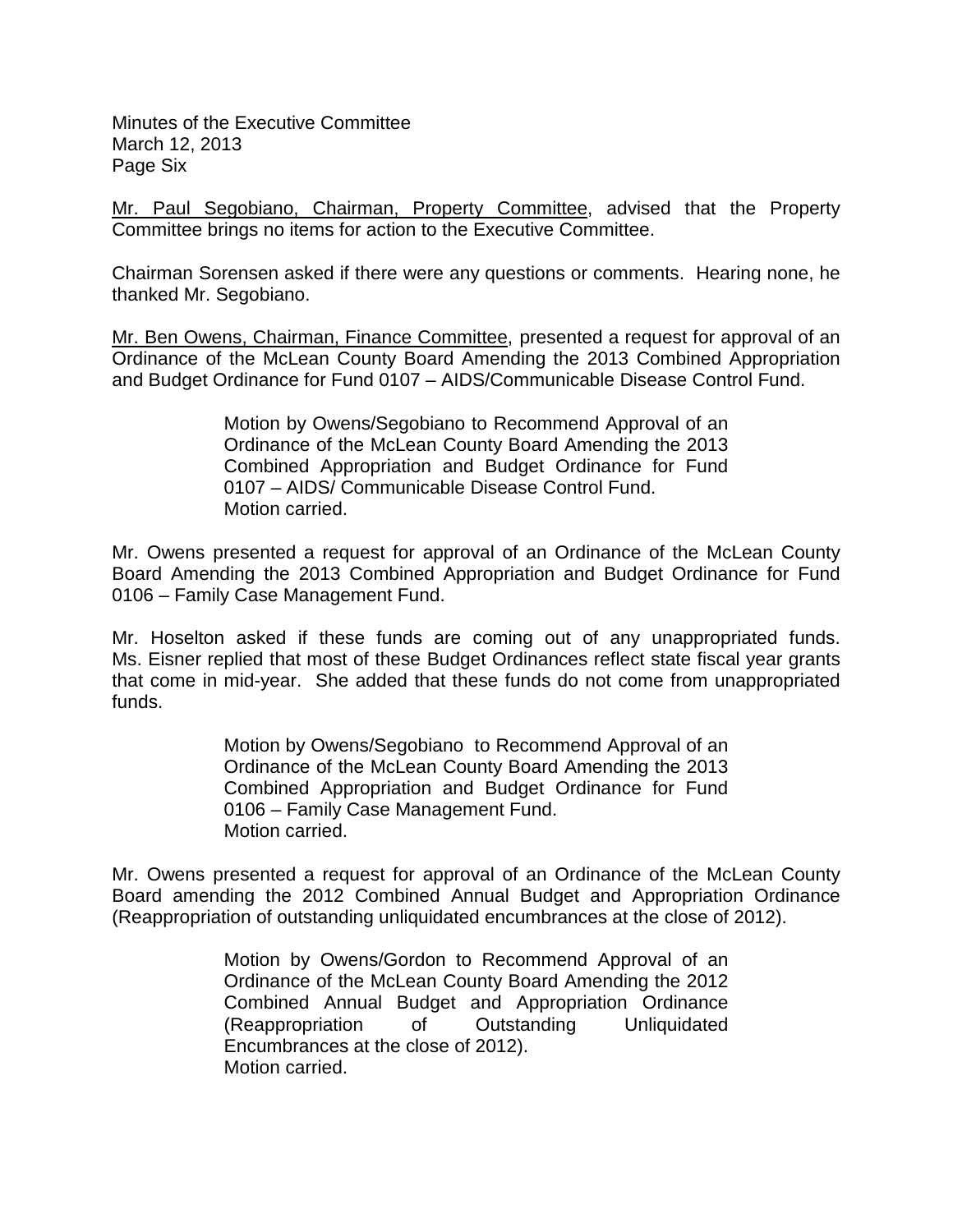Minutes of the Executive Committee March 12, 2013 Page Seven

Mr. Owens presented a request for approval of an Ordinance of the McLean County Board amending the 2013 Combined Annual Budget and Appropriation Ordinance (Reappropriation of outstanding unliquidated encumbrances at the close of 2012).

> Motion by Owens/Segobiano to Recommend Approval of an Ordinance of the McLean County Board Amending the 2012 Combined Annual Budget and Appropriation Ordinance (Reappropriation of Outstanding Unliquidated Encumbrances at the close of 2012). Motion carried.

Mr. Owens presented a request for approval of Critical Personnel Hiring Requests – County Administrator's Office.

> Motion by Owens/O'Connor to Recommend Approval of Critical Personnel Hiring Requests – County Administrator's Office. Motion carried.

Mr. Owens presented a request for approval of Emergency Appropriation Ordinances for Fiscal Year 2012 Year-End Adjustments for the following:

- (1) General Fund 0001 Bloomington Elections Commission/City Elections 0048/0053
- (2) McLean County GIS Fees Fund 0167 County Recorder/Legal Records Documentation 0006/0008
- (3) McLean County Recorder Document Storage Fund 0137 County Recorder/Legal Records Documentation 0006/0008
- (4) McLean County Nursing Home Fund 0401
- (5) General Fund 0001 County Clerk 0005; Elections 0006 and Records 0007

Motion by Owens/Gordon to Recommend Approval of Emergency Appropriation Ordinances for the following: General Fund 0001 - Bloomington Elections Commission/City Elections 0048/0053; McLean County GIS Fees Fund 0167– County Recorder/Legal Records Documentation 0006/0008; McLean County Recorder Document Storage Fund 0137 – County Recorder/Legal Records Documentation 0006/0008; McLean County Nursing Home Fund 0401; and Genera Fund 0001 – County Clerk 0005; Election 0006 and Records 0007 Motion carried.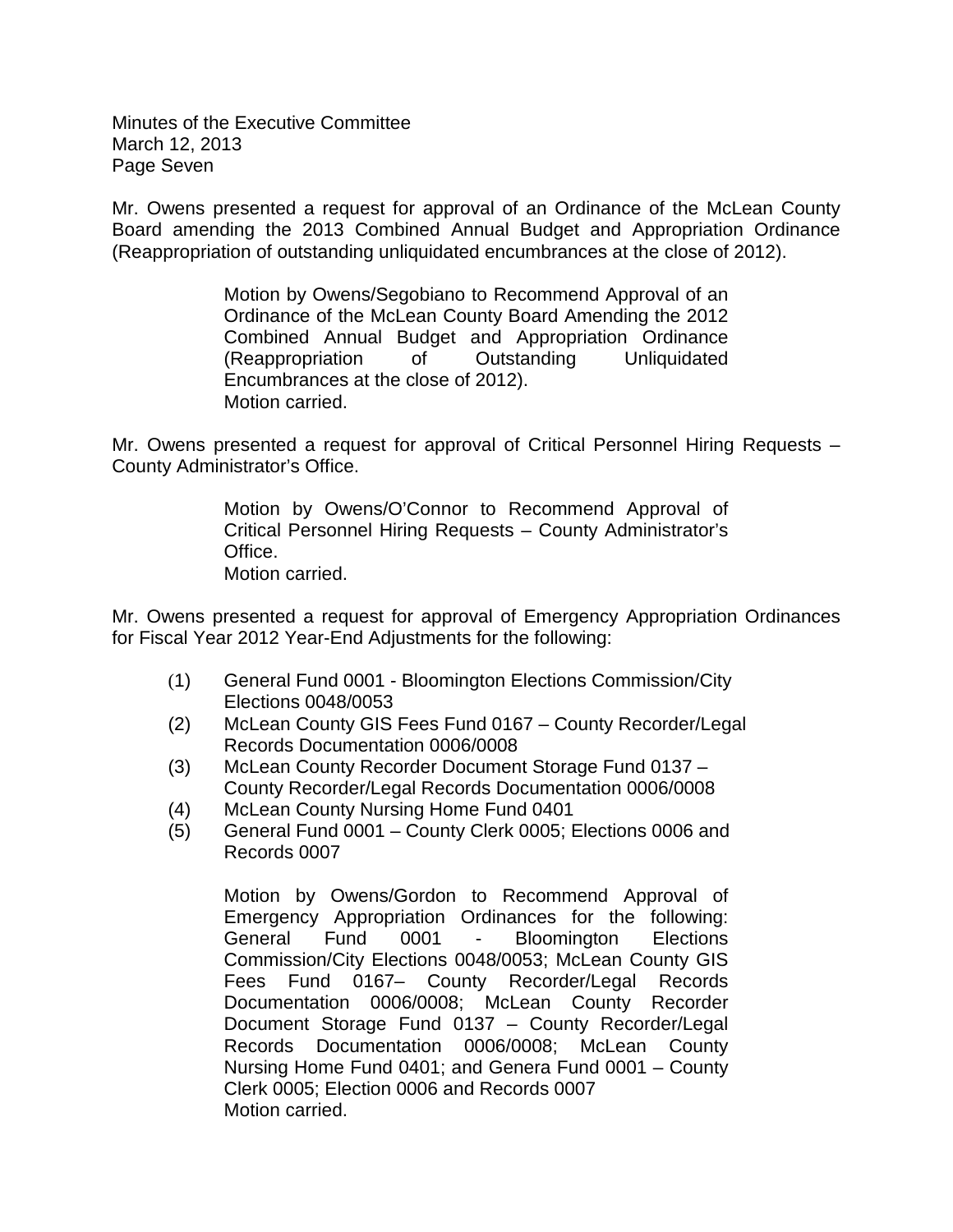Minutes of the Executive Committee March 12, 2013 Page Eight

Mr. Segobiano asked if anyone knew anything about the bill in Springfield to move election precincts out of schools. Chairman Sorensen replied that he is not familiar with that bill. He indicated he believes it would be a legislative issue and he would try to find out more information.

Chairman Sorensen asked if there were any additional questions or comments. Hearing none, he thanked Mr. Owens.

Mr. William Caisley, Chairman, Justice Committee, presented a request for approval of seven Emergency Appropriation Ordinances Amending the McLean County Fiscal Year 2012 Combined Annual Appropriation and Budget Ordinances for the Fiscal Year 2012 Year-End Adjustments as follows:

- (1) General Fund 0001- Coroner's Office 0031
- (2) DV Grant Fund 0160 Court Services/Court Services 0022/0024
- (3) DV Grant Fund 0160 Sheriff/Administrative Services 0029/0029
- (4) Multidisciplinary DV Grant Fund 0160 –State's Attorney/Administrative Support 0020/0020
- (5) General Fund 0001 State's Attorney/Administrative Support 0020/0020
- $(6)$  General Fund 0001 EMA 0047, EMA Operations 0052
- (7) McLean County Law Library 0506 Circuit Court/Law Library 0016/0015

Mr. Caisley provided a brief explanation of the Emergency Appropriation Ordinances.

Motion by Caisley/Owens to Recommend Approval of Seven Emergency Appropriation Ordinances Amending the McLean County Fiscal Year 2012 Combined Annual Appropriation and Budget Ordinances for the Fiscal Year 2012 Year-End Adjustments for: General Fund 0001 – Coroner's Office 0031; DV Grant Fund 0160 – Court Services/Court Services 0022/0024; DV Grant Fund 0160 – Sheriff/Administration Services 0029/0029; Multidisciplinary DV Grant Fund 0160 – State's Attorney/Administrative Support 0020-0020; General Fund 0001 – State's Attorney/Administrative Support 0020/0020; McLean County Law Library 0506 – Circuit Court/Law Library 0016/0015.

Mr. Hoselton pointed out an error on page 45 of the Packet regarding the Telephone Service on the Emergency Appropriation for EMA. After a brief review, Chairman Sorensen asked Mr. Caisley if he wished to pull item (6) from his motion. Mr. Caisley agreed. Chairman Sorensen advised that the corrected motion would include numbers  $(1)$ ,  $(2)$ ,  $(3)$ ,  $(4)$ ,  $(5)$  and  $(7)$ . He noted that  $(6)$  will be considered at a Stand-up meeting.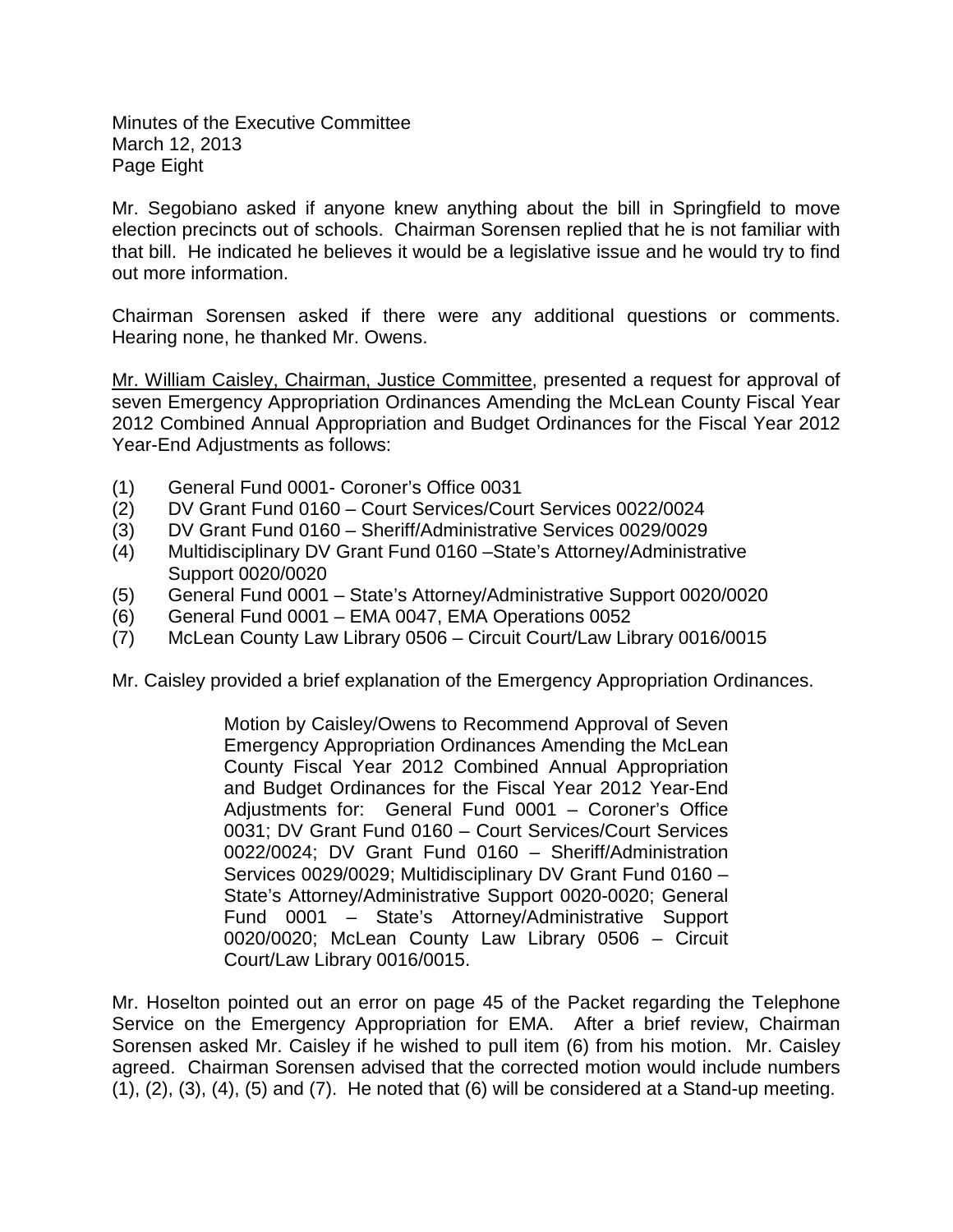Minutes of the Executive Committee March 12, 2013 Page Nine

> Motion by Caisley/Segobiano to Recommend Approval of Six Emergency Appropriation Ordinances Amending the McLean County Fiscal Year 2012 Combined Annual Appropriation and Budget Ordinances for the Fiscal Year 2012 Year-End Adjustments for: General Fund 0001 – Coroner's Office 0031; DV Grant Fund 0160 – Court Services/Court Services 0022/0024; DV Grant Fund 0160 – Sheriff/Administration Services 0029/0029; Multidisciplinary DV Grant Fund 0160 – State's Attorney/Administrative Support 0020-0020; General Fund 0001 – State's Attorney/Administrative Support 0020/0020; McLean County Law Library 0506 – Circuit Court/Law Library 0016/0015. Motion carried.

Mr. Caisley advised that the Justice Committee had a field trip to the Jury Commission, Emergency Management Agency and to the County Jail. He noted that, since that time, conversation have taken place with the Property Committee relative to the County Jail. Mr. Caisley indicated that there is nothing to report at this time, but there may be in the future.

Mr. Caisley stated that Friday, March  $15<sup>th</sup>$  there will be a field trip to the State's Attorney's Office, the Public Defender's Office and the Coroner's Office. He invited Board members to join them at 1:00 p.m. in the Law and Justice Center.

Mr. Segobiano noted that the Property Committee also toured the Jail and is aware of the Sheriff's concerns. He indicated that the Justice Committee, Finance Committee and Property Committee will be involved in future decisions regarding Jail facilities.

Chairman Sorensen asked if there were any questions or comments. Hearing none, he thanked Mr. Caisley.

Mr. George Gordon, Chairman, Land Use and Development Committee, advised that the Land Use and Development Committee brings no items for action to the Executive Committee.

Chairman Sorensen asked if there were any questions or comments. Hearing none, he thanked Mr. Gordon.

Chairman Sorensen presented the February 28, 2013 bills as recommended and transmitted by the County Auditor for payment. The Fund Total is \$258,520.61and the Prepaid Total is the same.